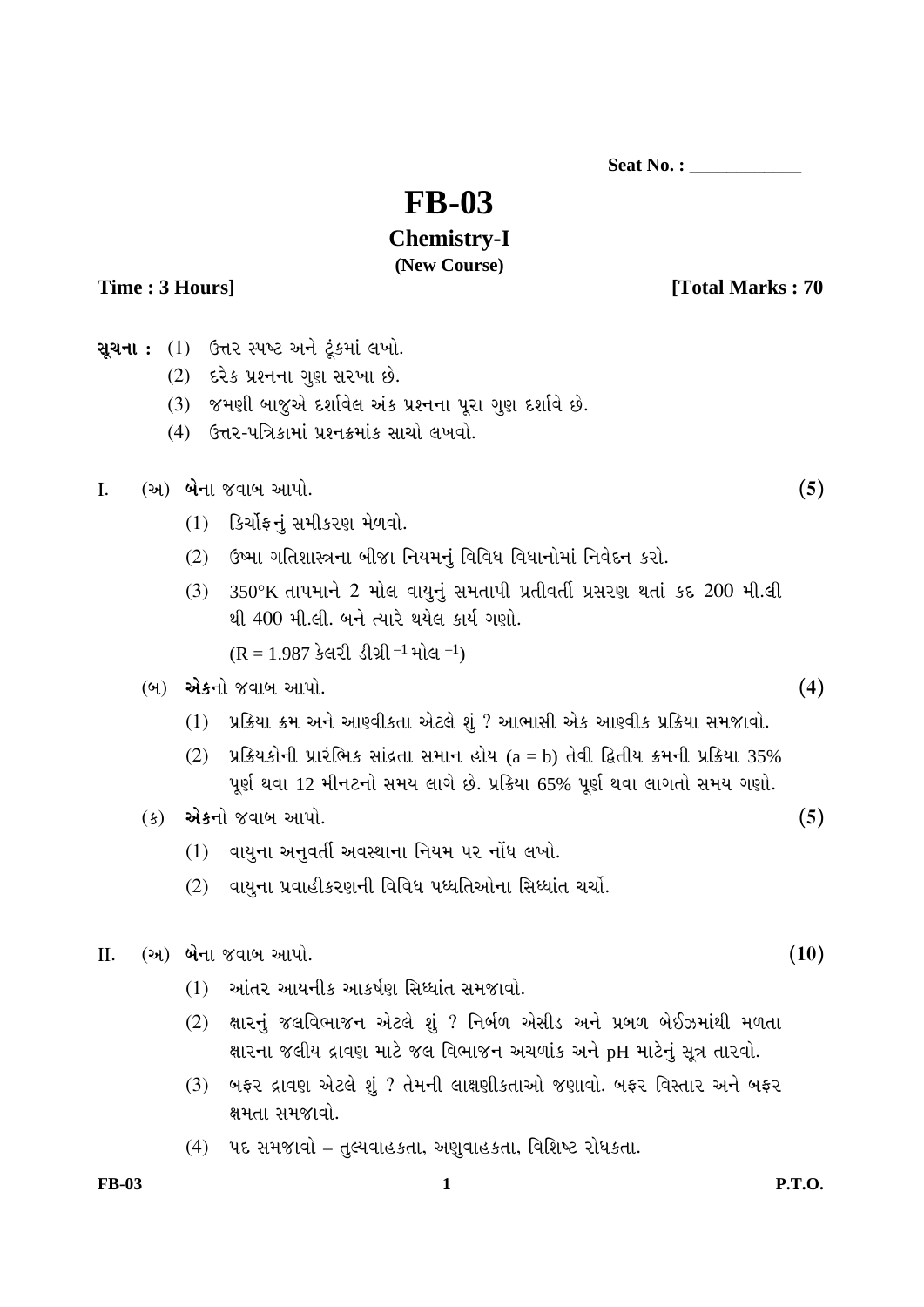(¼Û) **…é**õ •Û¨ÛÛé **(4)**  $(1)$   $\gamma$ è 0.001 N NaNO<sub>3</sub> ની તુલ્યવાહકતા 118 મ્હોસ-સે.મી.<sup>2</sup> હોય તો નીચેની વિગતો પરથી 0.001 N HNO<sub>3</sub> ની તુલ્યવાહકતા અને કોષ અચળાંક શોધો. 0.001 N HCl 2 અને  $R_{\text{HCI}} = 630$  ઓહમ્સ  $0.001 \text{ N} \text{ Na} \text{NO}_3$  અને  $\text{R}_{\text{Na} \text{NO}_3} = 2050$  ઓહમ્સ 0.001 N NaCl … અને  $R_{NaCl} = 2080$  ઓહમ્સ (2) પ્રતિલીટરે 24 ગ્રામ CH<sub>3</sub>COOH અને 1.64 ગ્રામ CH<sub>3</sub>COONa ધરાવતા બકર  $\mu$ Iquel pH • ought. CH<sub>3</sub>COOH  $\pi$ ù K<sub>a</sub> = 1.80 × 10<sup>-5</sup>  $\dot{\vartheta}$ . III. (…) **¼Û**é¶ÛÛ ›÷ÈÛÛ¼Û …Û¸ÛÛé. **(7)** (1) इજાન, રસેલ, સોડીનો સમૂહ સ્થાનાંતરનો નિયમ સમજાવો. (2) કેન્દ્રીય ગલન (Nuclear Fusion) પર નોંધ લખો.  $(3)$   $80^{16}$  માટે કેન્દ્રીય ત્રિજ્યા અને પેક પ્રમાણ ગણો.  $(O = 16.01470$   $R_0 = 1.3$  f) (¼Û) **¼Û**é¶ÛÛ ›÷ÈÛÛ¼Û …Û¸ÛÛé. **(7)**  $(1)$  ψ અને  $ψ^2$  નું અર્થઘટન સમજાવો. (2) …ઓઈગન વિધેય અને આઈગન મુલ્ય પર નોંધ લખો. (3) કલકોમાં ઇલેક્ટ્રોનની ગોઠવણી માટેના નિયમોની ટુંકમાં સમજૂતી આપો.  $IV.$   $\lambda$ **ણા**ના જવાબ આપો.  $(14)$ (અ) સિજવીક-પોવેલના સિધ્ધાંત આધારે નીચેના અણુઓના આકાર સમજાવો.  $(1)$  ClF<sub>3</sub> 2 in 2 and  $(2)$  IF<sub>7</sub> (બ) લેટાઇસ શક્તિ એટલે શં? KF સ્કટીક માટે બોર્ન-હેબર ચક્ર દોરો અને સમજાવો. (ક) પ્રમાણ (stoichiometric) સંયોજનોની ખામીઓ ચર્ચો. (ડ) અર્ધવાહકો પર નોંધ લખો.  $($ ઈ $)$  sp<sup>3</sup> અને sp<sup>3</sup>d સંકરણની યોગ્ય ઉદાહરણ આપી સમજાવો. V. (…) **¼Ûé**¶ÛÛ ›÷ÈÛÛ¼Û …Û¸ÛÛé. **(8)** (1) સંકીર્ણની સ્થિરતાને અસર કરતા પરીબળો ચર્ચો. (2)  $[{\rm Fe(CN)}_6]^{-4}$  આંત:કક્ષીય સંકીર્ણ છે જ્યારે  $[{\rm Fe(H_2O)}_6]^{+2}$  બાહૃકક્ષીય સંકીર્ણ છે – સમજાવો. (3) આપ્ટ ફલકીય સંકીર્ણમાં સ્ફટીકક્ષેત્ર વિભાજન સમજાવો. (4) સંકીર્ણ સંયોજનો માટેનો વર્નર સિધ્ધાંત સમજાવો. (¼Û) **…é**õ¶ÛÛé ›÷ÈÛÛ¼Û …Û¸ÛÛé. **(6)**  $(1)$   $\overline{O}$ ીક ધાતુ મેળવવાની કાર્બન રીડકશન પધ્ધતિ સમજાવો.

(2) ડાય બોરેન બનાવવાની રીત લખો અને ડાયબોરેનમાંના બંધની સમજૂતી આપો.

 $\overline{\phantom{a}}$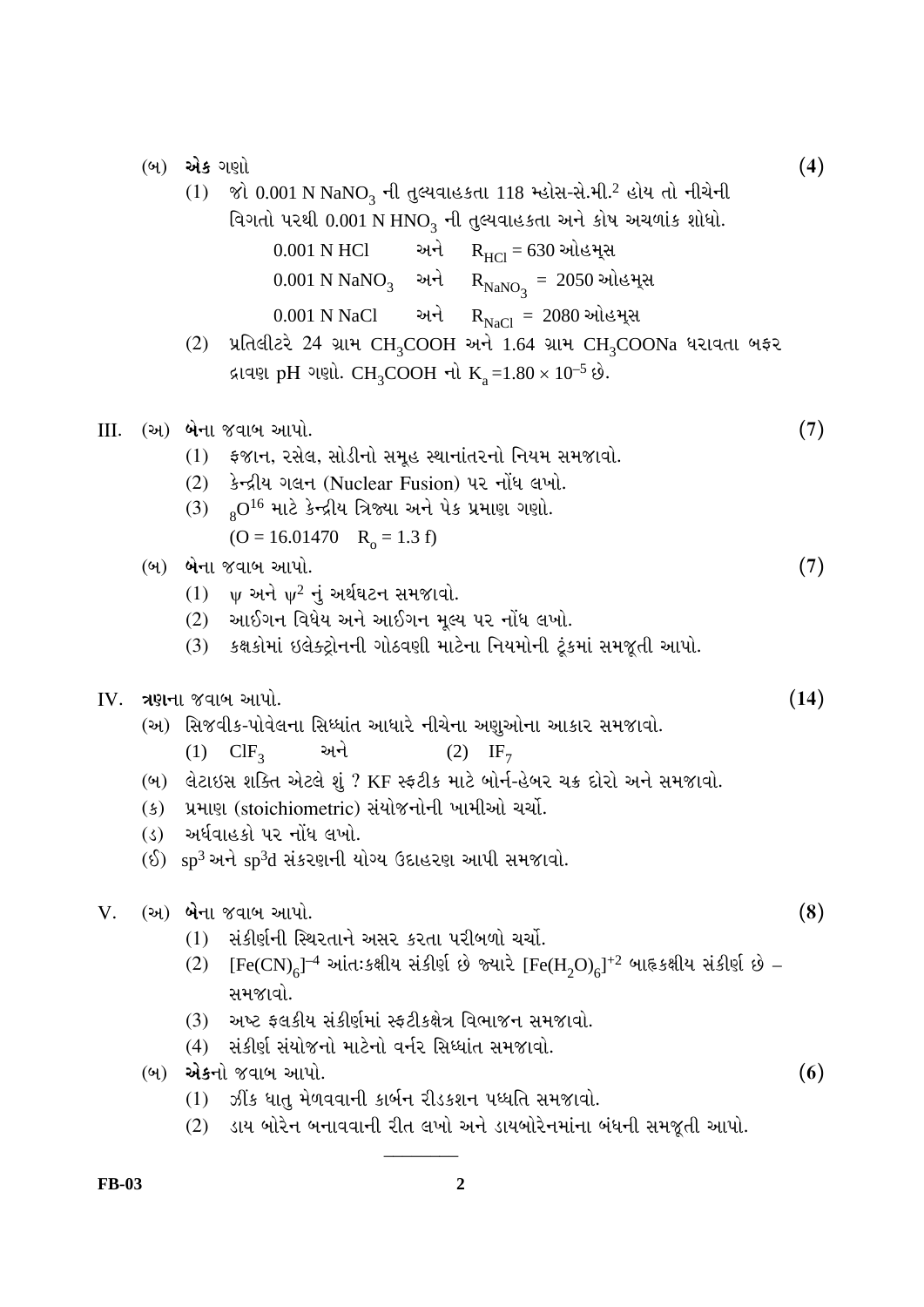**Seat No. :**  $\blacksquare$ 

# **FB-03**

## **Chemistry-I**

#### **(New Course)**

**Time : 3 Hours I** 

|  | <b>Instructions:</b> (1) Write short and precise answer. |
|--|----------------------------------------------------------|
|  | (2) Each question carries equal marks.                   |

- (3) Figures on the right indicate full marks.
- (4) Write correct number of question in answer book.

#### I. (a) Answer **Two** :  $(5)$

- (1) Derive Kirchoff's equation.
- (2) Give various statements of second law of thermodynamics.
- (3) Volume increases from 200 ml. to 400 ml. when 2 moles of a gas expands isothermally and reversibly at 350°K. Calculate work done in the process.  $(R = 1.987 \text{ cal. degree}^{-1} \text{mole}^{-1})$

#### (b) Answer **One** : **(4)**

- (1) What is order of a reaction and molecularity ? Explain pseudo monomolecular reaction.
- (2) A second order reaction with equal initial concentration of both reactants  $(a = b)$  is 35% completed in 12 minutes. Calculate time taken for 65% completion of this reaction.

#### (c) Answer **One** : **(5)**

- (1) Write a note on the law of corresponding states of a gas.
- (2) Discuss the principles of various methods of liquification of gases.

#### II. (a) Answer **Two** : **(10)**

- (1) Explain inter ionic attraction theory.
- (2) What is hydrolysis of salt? Derive an expression for hydrolysis constant and pH of an aqueous solution of a salt obtained from weak acid and strong base.
- (3) What is buffer solution ? State its characteristics. Explain buffer range and buffer capacity.
- (4) Explain the terms Equivalent conductance, molar conductance and specific resistance.

**FB-03 3 P.T.O.**